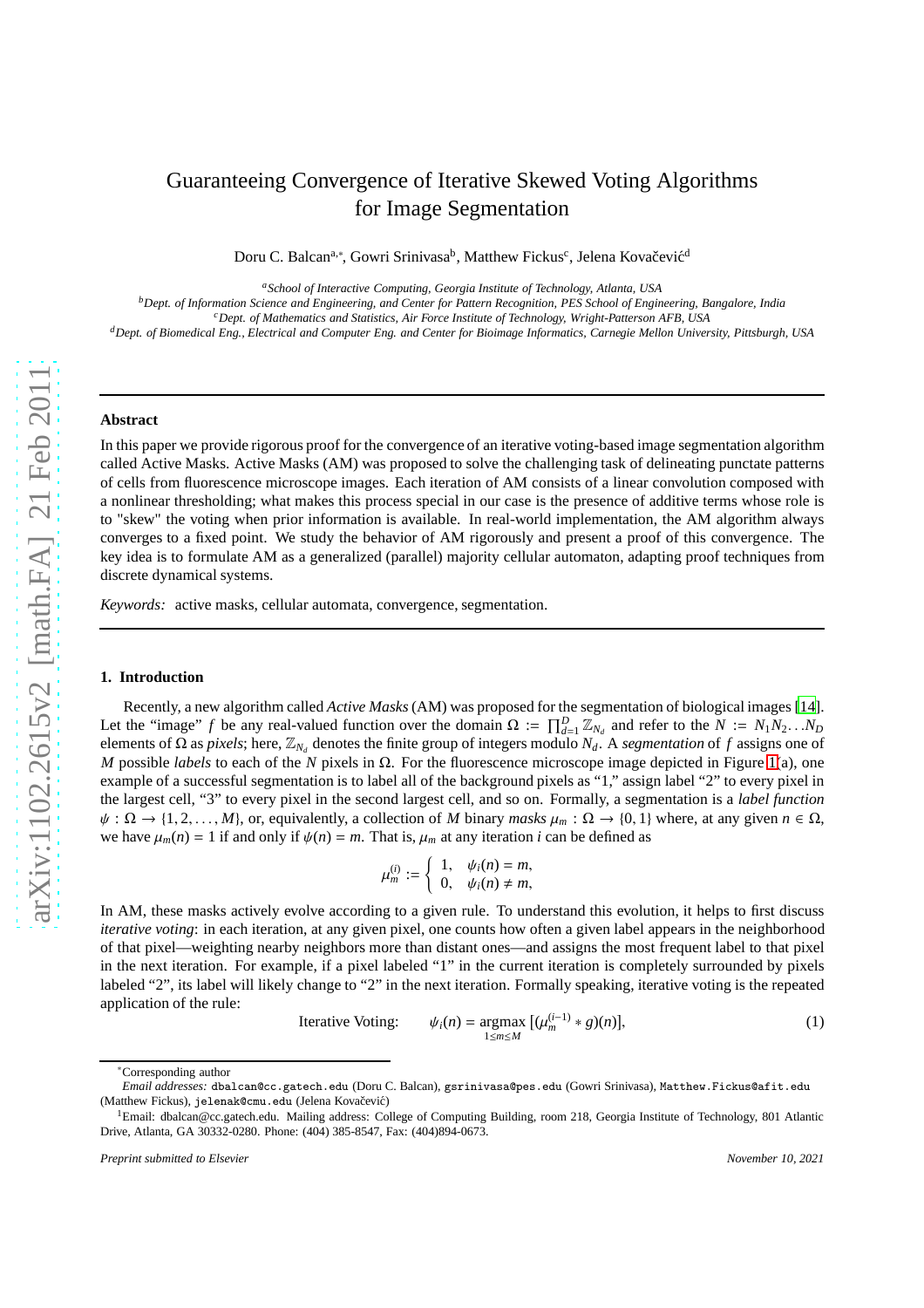where *i* is the index of the iteration,  $g : \Omega \to \mathbb{R}$  is some arbitrarily chosen fixed weighting function and "\*" denotes circular convolution over Ω. Iterative voting is referred to as a *convolution-threshold* scheme since it simplifies to rounding the filtered version of  $\mu_1^{(i)}$  $\binom{1}{1}$  in the special case  $M = 2$ . Experimentation reveals that for typical low-pass filters *g*, repeatedly applying [\(1\)](#page-0-0) to a given initial  $\psi_0$  results in a progressive smoothing of the contours between distinctly labeled regions of Ω. Despite this nice property, note that taken by itself, iterative voting is useless as a segmentation scheme, as [\(1\)](#page-0-0) evolves masks in a manner that is independent of any image under consideration.

The AM algorithm is a generalization of [\(1\)](#page-0-0) that contains additional image-based terms whose purpose is to drive the iteration towards a meaningful segmentation. To be precise, the AM iteration is:

<span id="page-1-0"></span>Active Masks: 
$$
\psi_i(n) = \underset{1 \le m \le M}{\operatorname{argmax}} \left[ (\mu_m^{(i-1)} * g)(n) + R_m(n) \right],
$$
 (2)

where the region-based distributing functions  ${R_m}_{m=1}^M$  can be any image-dependent real-valued functions over  $\Omega$ . These will be referred to as *skew functions* in this paper, due to their role to bias the voting. Essentially, at any given pixel *n*, these additional terms skew the voting towards labels *m* whose  $R_m(n)$  values are large. For good segmentation, one should define the *Rm*'s in terms of features in the image that distinguish regions of interest from each other.

For example, for the fluorescence microscope image given in Figure [1\(](#page-2-0)a), the cells appear noticeably brighter than the background. As such, we choose  $R_1$  to be a soft-thresholded version of the image's local average brightness, and choose the remaining  $R_m$ 's to be identically zero. When [\(2\)](#page-1-0) is applied, such a choice in  $R_m$ 's forces pixels which lie outside the cells towards label "1," while pixels that lie inside a cell can assume any other label. Intuitively, repeated applications of [\(2\)](#page-1-0) will cause the mask  $\mu_1^{(i)}$  $_1^{(t)}$  to converge to an indicator function of the background, while each of the other masks  $\{\mu_m^{(i)}\}_{m=2}^M$  converges either to a smooth blob contained within the foreground or to the empty set. Experimentation reveals that the AM algorithm indeed often converges to a  $\psi$  which assigns a unique label to each cell provided the scale of the window *g* is chosen appropriately [\[14\]](#page-9-0); see Figure [1](#page-2-0) for examples.

The purpose of this paper is to provide a rigorous investigation of the convergence behavior of the AM algorithm. To be precise, we note that in a real-world implementation the AM algorithm occasionally fails to converge to a  $\psi$ which is biologically meaningful. However, even in these cases, the algorithm always seems to converge to something. Indeed, when  $\psi_0$  and the  $R_m$ 's are chosen at random, experimentation reveals that the repeated application of [\(2\)](#page-1-0) always seems to eventually produce  $\psi_i$  such that  $\psi_{i+1} = \psi_i$ . At the same time, a simple example tempers one's expectations: taking  $\Omega = \mathbb{Z}_4$ ,  $M = 2$ ,  $w = \delta_{-1} + \delta_0 + \delta_1$  and  $R_1 = R_2 = 0$ , we see that AM will not always converge, as repeatedly applying [\(2\)](#page-1-0) to  $\psi_0 = \delta_0 + \delta_2$  produces the endless 2-cycle  $\delta_0 + \delta_2 \mapsto \delta_1 + \delta_3 \mapsto \delta_0 + \delta_2$ . In summary, even though random experimentation indicates that AM will almost certainly converge, there exist trivial examples which show that it will not always do so. The central question that this paper seeks to address is therefore:

Under what conditions on *g* and  ${R_m}_{m=1}^M$  will the AM algorithm always converge to a fixed point of [\(2\)](#page-1-0) ?

We show that when *g* is an even function, AM will either converge to a fixed point or will get stuck in a 2-cycle; no higher-order cycles are possible. We can further rule out 2-cycles whenever *g* is taken so that the convolutional operator  $f \mapsto f * g$  is positive semidefinite. The following is a compilation of these results:

<span id="page-1-1"></span>**Theorem 1.1.** *Given any*  $\Omega := \prod_{d=1}^{D} \mathbb{Z}_{N_d}$ , initial segmentation  $\psi_0 : \Omega \to \{1, ..., M\}$  and any real-valued functions {*Rm*} *M m*=1 *over* Ω*, the Active Mask algorithm, namely the repeated application of* [\(2\)](#page-1-0)*, will always converge to a fixed point of* [\(2\)](#page-1-0) *provided the discrete Fourier transform of g is nonnegative and even.*

A preliminary version of the results in this paper appears in the conference proceeding [\[2\]](#page-9-1). Though the specific AM algorithm was introduced in [\[14\]](#page-9-0), iterative lowpass filtering has long been a subject of interest in applied harmonic analysis, having deep connections to continuous-domain ideas such as diffusion and the maximum principle [\[8\]](#page-9-2). For instance, [\[9\]](#page-9-3) gives an edge detection application of a discretized version of these ideas. Meanwhile, [\[6\]](#page-9-4) gives diffusion-inspired conditions under which lowpass filtering is guaranteed to produce a coarse version of a given image. One way to prove the convergence of iterative convolution-thresholding schemes is to show that lowpass filtering decreases the number of zero-crossings in a signal; such a condition is equivalent to a version of the maximum principle [\[11\]](#page-9-5). More recently, the continuous-domain version of [\(1\)](#page-0-0) has been used to model the motion of interfaces between media [\[12](#page-9-6), [13](#page-9-7)]; in that setting, [\(1\)](#page-0-0) is known to converge if  $M = 2$ . Since the AM algorithm is iterative, many of the proof techniques we use here were adapted from *majority cellular automata* (MCA), a well-studied class of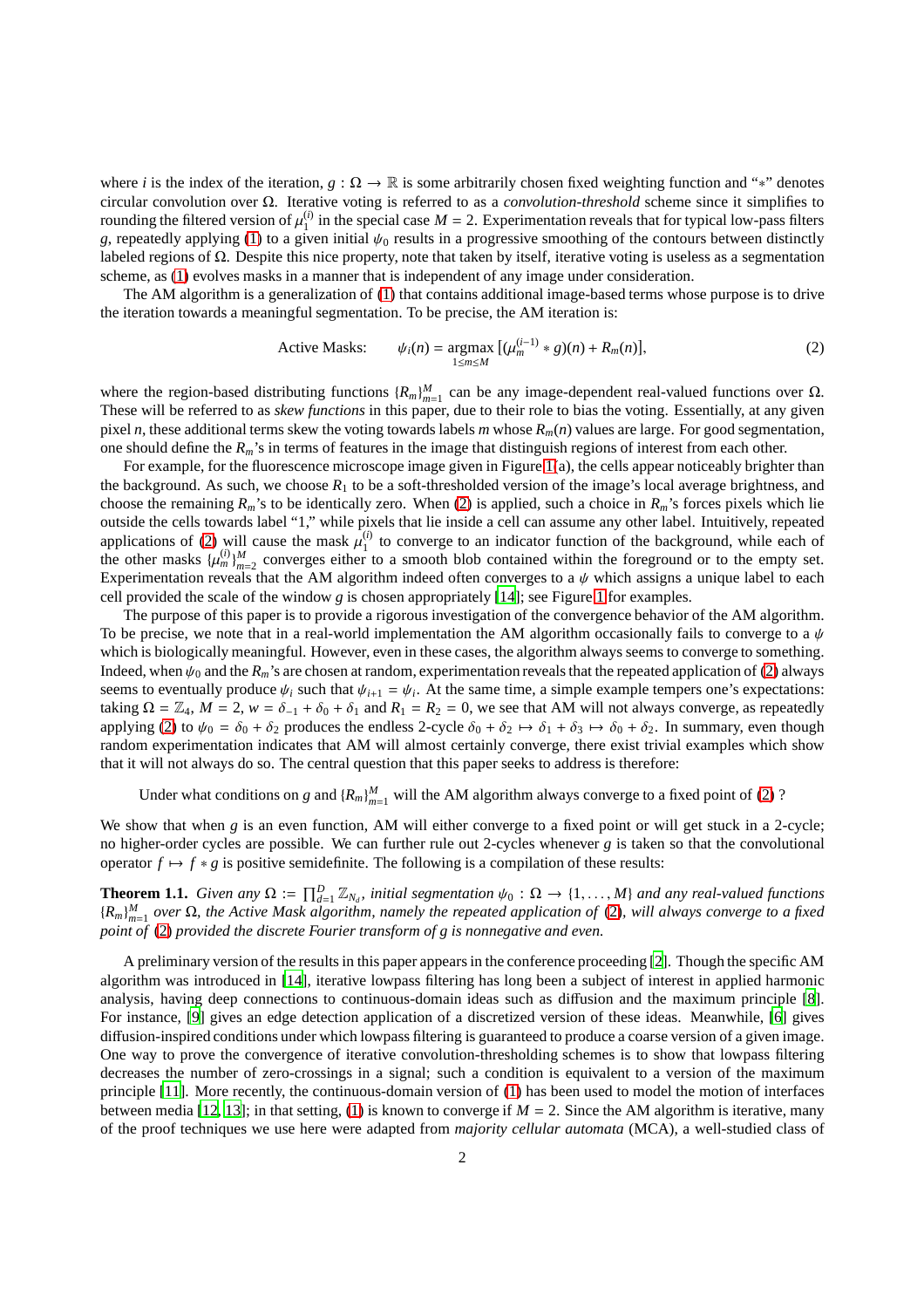<span id="page-2-0"></span>

(c) Segmentation outcomes for various scales

Figure 1: Active mask segmentation of punctate patterns of proteins [\[14](#page-9-0)]. (a) Original image (courtesy of Linstedt Lab [\[1\]](#page-9-8)) (b) Initialization using M=256 random masks. After one iteration of [\(2\)](#page-1-0), the background is separated from the foreground by the region-based skew function  $R_1$ . (c) Segmentation results using various scales of the voting filter at iterations 2, 8, 14 and at convergence. The first row shows a cross section of three Gaussian filters (scale=4, 16 and 32 respectively). The second row shows the segmentation result after two iterations of the algorithm. When scale=4, we observe a large number of small regions in the foreground. This is contrasted by the fewer number of regions when scale=16 and scale=32. Subsequent rows represent the state of the system at various stages of evolution. The last row represents the convergence states. Note that the algorithm converges regardless of the scale chosen, but the segmentation is only biologically meaningful at the proper scale of 16; at scales=4, 32 the cells are oversegmented or undersegmented, respectively.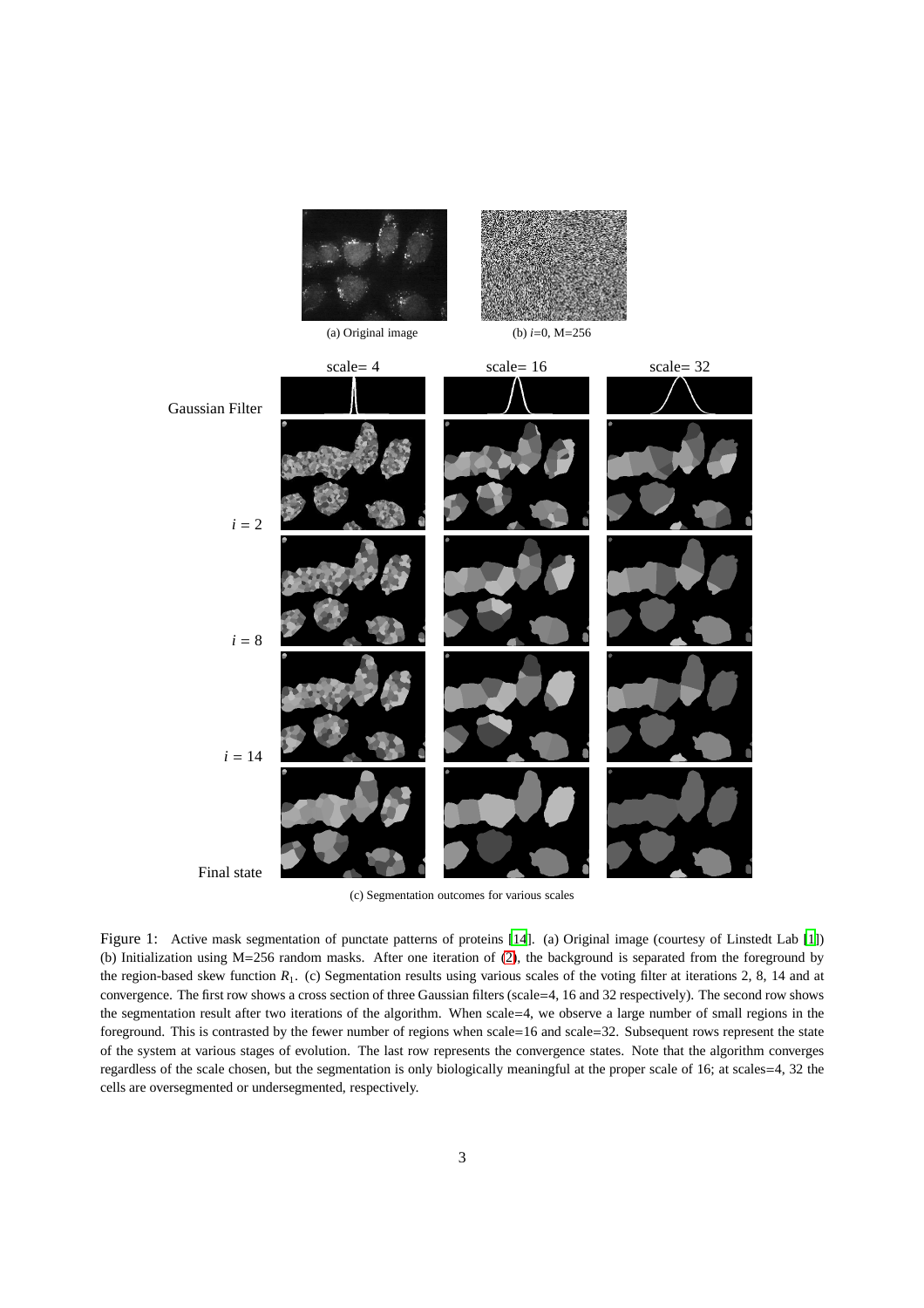discrete dynamical systems. Indeed, theoretical guarantees on the convergence of a symmetric class of MCA have been known for several decades; see [\[3,](#page-9-9) [10\]](#page-9-10), and references therein. Such results were recently generalized to a quasisymmetric class via the use of Lyapunov functionals [\[7\]](#page-9-11). Whereas much of traditional MCA theory focuses on the convergence of repeated applications of [\(1\)](#page-0-0), our work differs due to the presence of the additive  $R_m$  terms in [\(2\)](#page-1-0).

The paper is organized as follows. In the next section, we use an MCA formulation of AM to prove our main convergence results. In Section 3, we then briefly discuss the generalization of our main results to a less elegant yet more realistic version of [\(2\)](#page-1-0) involving noncircular convolution. We conclude in Section 4 with some examples illustrating our main results, as well as some experimental results indicating the AM algorithm's rate of convergence.

# **2. Active Masks as a Majority Cellular Automaton**

Cellular automata are self-evolving discrete dynamical systems [\[3\]](#page-9-9). They have been applied in various fields such as statistical physics, computational biology, and the social sciences. A tremendous amount of work in this area has focused on studying the convergence behavior of various types of automata. In this section, we formulate the AM algorithm [\(2\)](#page-1-0) as an MCA in order to facilitate our understanding of its convergence behavior. To be precise, we consider a generalization of [\(2\)](#page-1-0) in which the convolutional operator  $f \mapsto f * g$  may more broadly be taken to be any linear operator *A* from  $\ell(\Omega) := \{f | f : \Omega \to \mathbb{R}\}\$ into itself:

<span id="page-3-0"></span>
$$
\psi_i(n) := \min\Big(\underset{m}{\operatorname{argmax}}\big[(A\mu_m^{(i-1)})(n) + R_m(n)\big]\Big), \qquad \mu_m^{(i-1)} := \begin{cases} 1, & \psi_{i-1}(n) = m, \\ 0, & \psi_{i-1}(n) \neq m. \end{cases} \tag{3}
$$

Here, the contribution of mask *m* in deciding the outcome at location *n* at iteration *i* is  $(A\mu_m^{(i-1)})(n)$ , and any ties are broken by choosing the smallest *m* corresponding to a maximal element. Note that given any initial segmentation  $\psi_0$ , applying [\(3\)](#page-3-0) *ad infinitum* produces a sequence  $\{\psi_i\}_{i=0}^{\infty}$ . However, as there are only  $M^N$  distinct possible configurations for  $\psi : \Omega \to \{1, \ldots, M\}$ , this sequence must eventually repeat itself. Indeed, taking minimal indices  $i_0$  and  $K > 0$  such that  $\psi_{i_0+K} = \psi_{i_0}$ , the deterministic nature of [\(3\)](#page-3-0) implies that  $\psi_{i+K} = \psi_i$  for all  $i \ge i_0$ . The finite sequence  ${\{\psi_i\}}_{i=i_0}^{i_0+K-1}$  is called a *cycle* of [\(3\)](#page-3-0) of *length K*. Note that  $\{\psi_i\}_{i=0}^{\infty}$  converges if and only if  $K = 1$ , which happens precisely when  $\psi_{i_0}$ is a fixed point of [\(3\)](#page-3-0).

Thus, from this perspective, proving that [\(3\)](#page-3-0) always converges is equivalent to proving that  $K = 1$  regardless of one's choice of  $\psi_0$ . The following result goes a long way towards this goal, showing that if *A* is self-adjoint, then for any  $\psi_0$  we have that the resulting *K* is necessarily 1 or 2. That is, if *A* is self-adjoint, then for any  $\psi_0$ , the sequence  ${\{\psi_i\}}_{i=0}^{\infty}$  will either converge in a finite number of iterations, or it will eventually come to a point where it forever oscillates between two distinct configurations  $\psi_{i_0}$  and  $\psi_{i_0+1}$ .

# <span id="page-3-4"></span>**Theorem 2.1.** *If A is self-adjoint, then for any*  $\psi_0$ *, the cycle length K of* [\(3\)](#page-3-0) *is either 1 or 2.*

*Proof.* As we are not presently concerned with the rate of convergence of [\(3\)](#page-3-0), but rather the question of whether it does converge, we may assume without loss of generality that  $\{\psi_i\}_{i=0}^\infty$  has already entered its cycle. That is, we reindex so that  $\psi_0$  is the beginning of the *K*-cycle, and heretofore regard all iteration indices as members of the cyclic group  $\mathbb{Z}_K$ . We argue by contrapositive, assuming  $K > 2$  and concluding that *A* is not self-adjoint. For any  $i = 1, \ldots, K$ , [\(3\)](#page-3-0) is equivalent to the system of inequalities:

<span id="page-3-2"></span><span id="page-3-1"></span>
$$
(A\mu_{\psi_i(n)}^{(i-1)})(n) + R_{\psi_i(n)}(n) > (A\mu_m^{(i-1)})(n) + R_m(n) \qquad \text{if } 1 \le m < \psi_i(n), \tag{4a}
$$

<span id="page-3-3"></span>
$$
(A\mu_{\psi_i(n)}^{(i-1)})(n) + R_{\psi_i(n)}(n) \ge (A\mu_m^{(i-1)})(n) + R_m(n) \qquad \text{if } \psi_i(n) \le m \le M. \tag{4b}
$$

Here, [\(4b\)](#page-3-1) follows from the fact that  $\psi_i(n)$  is a value of *m* that maximizes  $(A\mu_m^{(i-1)})(n) + R_m(n)$ . Moreover, in the event of a tie,  $\psi_i(n)$  is chosen to be the least of all such maximizing *m*, yielding the strict inequality in [\(4a\)](#page-3-2). For any *i* and *n*, picking  $m = \psi_{i-2}(n)$  in [\(4a\)](#page-3-2) and [\(4b\)](#page-3-1) leads to the subsystem of inequalities:

$$
(A\mu_{\psi_i(n)}^{(i-1)})(n) - (A\mu_{\psi_{i-2}(n)}^{(i-1)})(n) + R_{\psi_i(n)}(n) - R_{\psi_{i-2}(n)}(n) > 0 \qquad \text{if } \psi_{i-2}(n) < \psi_i(n), \tag{5a}
$$

$$
(A\mu_{\psi_i(n)}^{(i-1)})(n) - (A\mu_{\psi_{i-2}(n)}^{(i-1)})(n) + R_{\psi_i(n)}(n) - R_{\psi_{i-2}(n)}(n) \ge 0 \qquad \text{if } \psi_{i-2}(n) \ge \psi_i(n). \tag{5b}
$$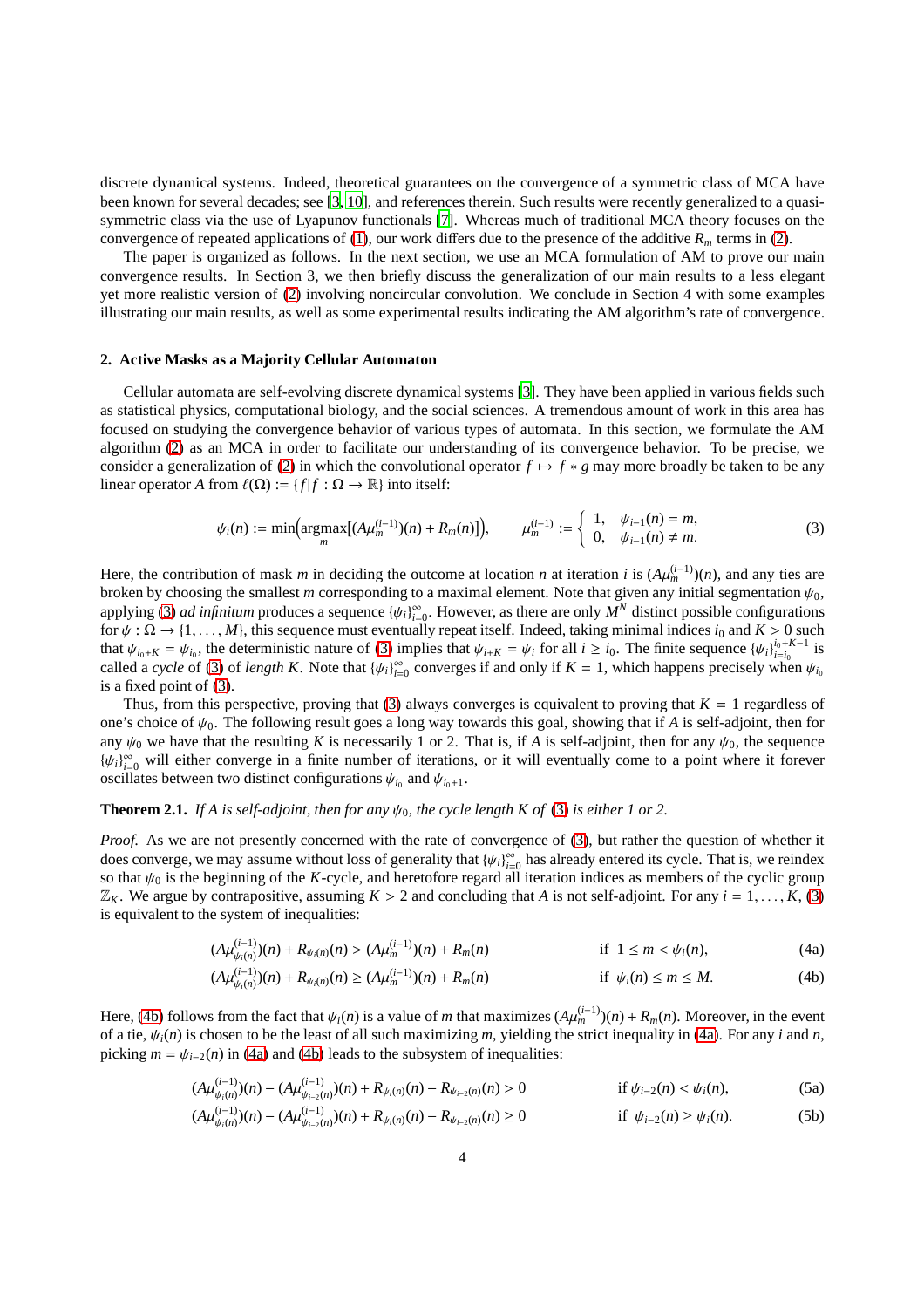Now since  $K > 2$ , there exists a pixel *n* for which  $\{\psi_0(n), \psi_1(n), \dots, \psi_{K-1}(n)\}$  is not of the form  $\{a, a, \dots, a\}$  nor of the form  $\{a, b, a, b, \ldots a, b\}$ . At such an *n*, there must exist an *i* such that  $\psi_{i-2}(n) < \psi_i(n)$ . Consequently, at least one inequality in [\(5\)](#page-3-3) is strict. Thus, summing [\(5\)](#page-3-3) over all pixels *n* and all cycle indices *i* yields:

$$
0<\sum_{i\in\mathbb{Z}_K}\sum_{n\in\Omega}(A\mu_{\psi_i(n)}^{(i-1)})(n)-\sum_{i\in\mathbb{Z}_K}\sum_{n\in\Omega}(A\mu_{\psi_{i-2}(n)}^{(i-1)})(n)+\sum_{i\in\mathbb{Z}_K}\sum_{n\in\Omega}R_{\psi_i(n)}(n)-\sum_{i\in\mathbb{Z}_K}\sum_{n\in\Omega}R_{\psi_{i-2}(n)}(n).
$$

Since  $\mathbb{Z}_K$  is shift-invariant,  $\sum$ *i*∈Z*<sup>K</sup>*  $R_{\psi_i(n)}(n) = \sum$ *i*∈Z*<sup>K</sup>*  $R_{\psi_{i-2}(n)}(n)$  for any  $n \in \Omega$ , reducing the previous equation to:

<span id="page-4-1"></span>
$$
0 < \sum_{i \in \mathbb{Z}_K} \sum_{n \in \Omega} (A \mu_{\psi_i(n)}^{(i-1)})(n) - \sum_{i \in \mathbb{Z}_K} \sum_{n \in \Omega} (A \mu_{\psi_{i-2}(n)}^{(i-1)})(n) = \sum_{i \in \mathbb{Z}_K} \sum_{n \in \Omega} (A \mu_{\psi_i(n)}^{(i-1)})(n) - \sum_{i \in \mathbb{Z}_K} \sum_{n \in \Omega} (A \mu_{\psi_{i-1}(n)}^{(i)})(n), \tag{6}
$$

where the final equality also follows from the shift-invariance of  $\mathbb{Z}_K$ . To continue, note that for any *i*, *j* ∈  $\mathbb{Z}_K$  we have  $\mu_m^{(j)} = 1$  if and only if  $\psi_j(n) = m$  and so:

<span id="page-4-0"></span>
$$
\sum_{n\in\Omega} (A\mu_{\psi_j(n)}^{(i)})(n) = \sum_{n\in\Omega} \sum_{m=1}^M (A\mu_m^{(i)})(n)\mu_m^{(j)}(n) = \sum_{m=1}^M \langle A\mu_m^{(i)}, \mu_m^{(j)}\rangle, \tag{7}
$$

where  $\langle f, g \rangle := \sum$ *n*∈Ω  $f(n)g(n)$  is the standard real inner product over  $\Omega$ . Using [\(7\)](#page-4-0) in [\(6\)](#page-4-1) gives: *M M M*

$$
0 < \sum_{i \in \mathbb{Z}_K} \sum_{m=1}^M \langle A \mu_m^{(i-1)}, \mu_m^{(i)} \rangle - \sum_{i \in \mathbb{Z}_K} \sum_{m=1}^M \langle A \mu_m^{(i)}, \mu_m^{(i-1)} \rangle = \sum_{i \in \mathbb{Z}_K} \sum_{m=1}^M \langle (A - A^*) \mu_m^{(i-1)}, \mu_m^{(i)} \rangle,
$$

implying  $A - A^* \neq 0$ , and so *A* is not self-adjoint.

Theorem [2.1](#page-3-4) has strong implications for the AM algorithm [\(2\)](#page-1-0). Indeed, it is well-known that if *g* is real-valued, then the adjoint of the convolutional operator  $Af = f * g$  is  $A * f = f * \tilde{g}$  where  $\tilde{g}(n) = g(-n)$  is the *reversal* of *g*. As such, if *g* is an even function, Theorem [2.1](#page-3-4) guarantees that AM will always either converge or enter a 2-cycle. We now build on the techniques of the previous proof to find additional restrictions on *A* which suffice to guarantee convergence:

# <span id="page-4-6"></span>**Theorem 2.2.** *If A is self-adjoint and*  $\langle Af, f \rangle \ge 0$  *for all*  $f : \Omega \rightarrow \{0, \pm 1\}$ *, then* [\(3\)](#page-3-0) *always converges.*

*Proof.* In light of Theorem [2.1,](#page-3-4) our goal is to rule out cycles of length  $K = 2$ . We argue by contrapositive. That is, we assume that there exist two distinct configurations  $\psi_0$  and  $\psi_1$  which are successors of each other, and will use this fact to produce  $f : \Omega \to \{0, \pm 1\}$  such that  $\langle Af, f \rangle < 0$ . Substituting  $i = 0$  and  $m = \psi_1(n)$  into [\(4a\)](#page-3-2) and [\(4b\)](#page-3-1) yields:

$$
(A\mu_{\psi_0(n)}^{(1)})(n) - (A\mu_{\psi_1(n)}^{(1)})(n) + R_{\psi_0(n)}(n) - R_{\psi_1(n)}(n) > 0 \qquad \text{if } \psi_1(n) < \psi_0(n), \tag{8a}
$$

$$
(A\mu_{\psi_0(n)}^{(1)})(n) - (A\mu_{\psi_1(n)}^{(1)})(n) + R_{\psi_0(n)}(n) - R_{\psi_1(n)}(n) \ge 0 \qquad \text{if } \psi_1(n) \ge \psi_0(n). \tag{8b}
$$

Similarly, letting  $i = 1$  and  $m = \psi_0(n)$  into [\(4a\)](#page-3-2) and [\(4b\)](#page-3-1) yields:

$$
(A\mu_{\psi_1(n)}^{(0)})(n) - (A\mu_{\psi_0(n)}^{(0)})(n) + R_{\psi_1(n)}(n) - R_{\psi_0(n)}(n) > 0 \qquad \text{if } \psi_0(n) < \psi_1(n), \tag{9a}
$$

$$
(A\mu_{\psi_1(n)}^{(0)})(n) - (A\mu_{\psi_0(n)}^{(0)})(n) + R_{\psi_1(n)}(n) - R_{\psi_0(n)}(n) \ge 0 \qquad \text{if } \psi_0(n) \ge \psi_1(n). \tag{9b}
$$

Since  $\psi_0$  and  $\psi_1$  are distinct, there exists  $n_0 \in \Omega$  such that  $\psi_0(n_0) \neq \psi_1(n_0)$ . If  $\psi_0(n_0) < \psi_1(n_0)$ , we sum [\(8b\)](#page-4-2) and [\(9a\)](#page-4-3) over all *n* ∈ Ω. If on the other hand  $ψ_0(n_0) > ψ_1(n_0)$ , we sum [\(8a\)](#page-4-4) and [\(9b\)](#page-4-5) over all *n* ∈ Ω. Either way, we obtain:

$$
0<\sum_{n=1}^N[(A\mu_{\psi_0(n)}^{(1)})(n)-(A\mu_{\psi_1(n)}^{(1)})(n)+(A\mu_{\psi_1(n)}^{(0)})(n)-(A\mu_{\psi_0(n)}^{(0)})(n)].
$$

Applying [\(7\)](#page-4-0) four times then gives:

$$
0 < \sum_{m=1}^{M} [\langle A\mu_m^{(1)}, \mu_m^{(0)} \rangle - \langle A\mu_m^{(1)}, \mu_m^{(1)} \rangle + \langle A\mu_m^{(0)}, \mu_m^{(1)} \rangle - \langle A\mu_m^{(0)}, \mu_m^{(0)} \rangle] = - \sum_{m=1}^{M} \langle A(\mu_m^{(1)} - \mu_m^{(0)}), (\mu_m^{(1)} - \mu_m^{(0)}) \rangle.
$$

As such, there exists at least one index  $m_0$  such that  $0 > \langle A(\mu_{m_0}^{(1)} - \mu_{m_0}^{(0)}), (\mu_{m_0}^{(1)} - \mu_{m_0}^{(0)})\rangle$ ; choose *f* to be  $\mu_{m_0}^{(1)} - \mu_{m_0}^{(0)}$ .  $\Box$ 

<span id="page-4-5"></span><span id="page-4-4"></span><span id="page-4-3"></span><span id="page-4-2"></span> $\Box$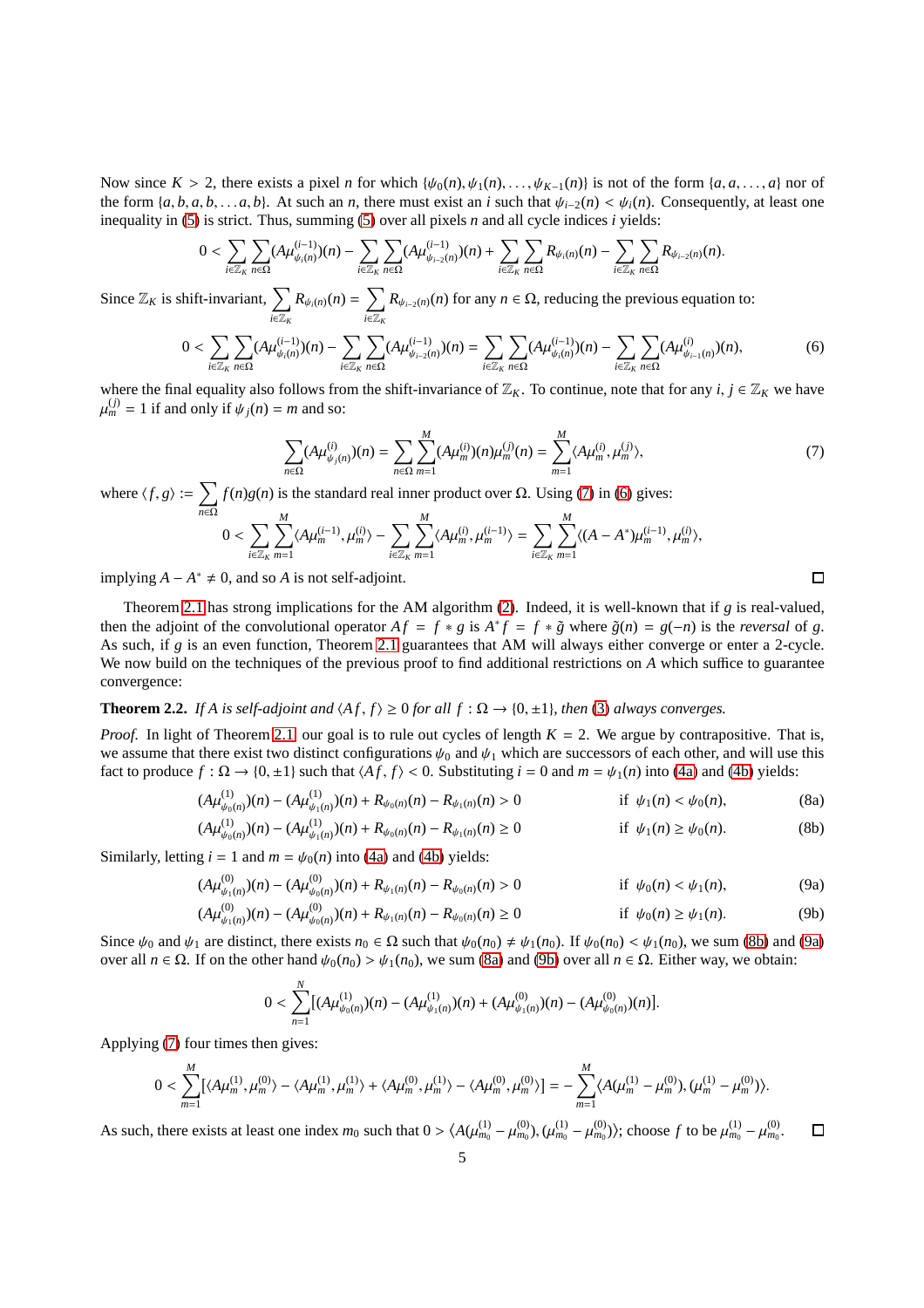The most obvious way to ensure that  $\langle Af, f \rangle \ge 0$  for all  $f : \Omega \to \{0, \pm 1\}$  is for *A* to be positive semidefinite, that is,  $\langle Af, f \rangle \ge 0$  for all  $f : \Omega \to \mathbb{R}$ . This in turn can be guaranteed by taking *A* to be diagonally dominant with nonnegative diagonal entries, via the Gershgorin circle Theorem [\[5](#page-9-12)]. Note that in fact strict diagonal dominance guarantees that iterative voting [\(1\)](#page-0-0) always converges in one iteration. More interesting examples can be found in the special case where *A* is a convolutional operator  $Af = f * g$ . Indeed, letting F be the standard non-normalized discrete Fourier transform (DFT) over  $Ω$ , we have:

<span id="page-5-0"></span>
$$
\langle Af, f \rangle = \langle f * g, f \rangle = \frac{1}{N} \langle F(f * g), Ff \rangle = \frac{1}{N} \langle (Ff)(Fg), Ff \rangle = \frac{1}{N} \sum_{n \in \Omega} (Fg)(n) |(Ff)(n)|^2.
$$
 (10)

As such, if  $g : \Omega \to \mathbb{R}$  is even and  $(Fg)(n) \ge 0$  for all  $n \in \Omega$ , then A is self-adjoint positive semidefinite. Moreover, it is well-known that *g* is real-valued and even if and only if F*g* is also real-valued and even. Thus, *A* is self-adjoint positive semidefinite provided F*g* is nonnegative and even. For such *g*, Theorem [2.2](#page-4-6) guarantees that the AM algorithm [\(2\)](#page-1-0) will always converge. These facts are summarized in Theorem [1.1,](#page-1-1) which is stated in the introduction. Examples of *g* that satisfy these hypotheses are given in Section [4.](#page-7-0)

We emphasize that Theorem [2.2](#page-4-6) does not require *A* to be positive semidefinite, but rather only that  $\langle Af, f \rangle \ge 0$  for all  $f : \Omega \to \{0, \pm 1\}$ . In the case of convolutional operators, this means we truly only need [\(10\)](#page-5-0) to hold for such *f*'s. As such, it may be overly harsh to require that  $(Fg)(n) \ge 0$  for all  $n \in \Omega$ . Unfortunately, the problem of characterizing such *g*'s appears difficult, as we could find no useful frequency-domain characterizations of  $\{0, \pm 1\}$ -valued functions. A spatial domain approach is more encouraging: when  $\Omega = \mathbb{Z}_N$ , writing  $f : \Omega \to \{0, \pm 1\}$  as the difference of two characteristic functions  $\chi_{I_1}, \chi_{I_2} : \Omega \to \{0, 1\}$ , we have:

$$
\langle Af, f \rangle = \langle A(\chi_{I_1} - \chi_{I_2}), (\chi_{I_1} - \chi_{I_2}) \rangle = \text{sum}(A_{1,1}) + \text{sum}(A_{2,2}) - \text{sum}(A_{1,2}) - \text{sum}(A_{2,1}),
$$

where sum( $A_{i,j}$ ) denotes the sum of all entries of the submatrix of *A* consisting of rows from  $I_i$  and columns from  $I_j$ . As such, the condition of Theorem [2.2](#page-4-6) reduces to showing that  $0 \le \text{sum}(A_{1,1}) + \text{sum}(A_{2,2}) - \text{sum}(A_{1,2}) - \text{sum}(A_{2,1})$  for all choices of subsets  $I_i$  and  $I_j$  of  $\mathbb{Z}_N$ .

We conclude this section by noting that [\(3\)](#page-3-0) is similar to *threshold cellular automata* (TCA) [\[3](#page-9-9), [4\]](#page-9-13). In fact, [\(3\)](#page-3-0) is equivalent to TCA in the special case of  $M = 2$ ; in this case,  $\mu_0^{(i-1)}$  $\mu_0^{(i-1)}(n) = 1 - \mu_1^{(i-1)}$  $\prod_{1}^{(i-1)}(n)$  for all  $n \in \Omega$ , implying:

$$
(A\mu_1^{(i-1)})(n) + R_1(n) > (A\mu_0^{(i-1)})(n) + R_0(n) \iff [A(\mu_1^{(i-1)} - \mu_0^{(i-1)})](n) + (R_1 - R_0)(n) > 0
$$
\n
$$
\iff \{A[\mu_1^{(i-1)} - (1 - \mu_1^{(i-1)})]\}(n) + (R_1 - R_0)(n) > 0
$$
\n
$$
\iff (A\mu_1^{(i-1)})(n) + \frac{1}{2}(R_1 - R_0 - A1)(n) > 0
$$
\n
$$
\iff (A\mu_1^{(i-1)})(n) + b(n) > 0,
$$

where  $b(n) := \frac{1}{2}(R_1 - R_0 - A1)(n)$ . That is, when  $M = 2$ , the AM algorithm is equivalent to a threshold-like decision. But whereas the traditional method for proving the convergence of TCA involves associated quadratic Lyapunov functionals [\[4\]](#page-9-13), our method for proving the convergence of AM is more direct, being closer in spirit to that of [\[10](#page-9-10)].

#### <span id="page-5-2"></span>**3. Beyond symmetry**

Up to this point, we have focused on the convergence of [\(3\)](#page-3-0) in the special case where *A* is self-adjoint. In this section, we discuss how Theorems [2.1](#page-3-4) and [2.2](#page-4-6) generalize to the case of *quasi-self-adjoint* operators, which arise in real-world implementation of the AM algorithm. To clarify, up to this point, we have let the image *f* and weights *g* be functions over the finite abelian group  $\Omega = \prod_{d=1}^D \mathbb{Z}_{N_d}$  and have taken the convolutions in [\(2\)](#page-1-0) and [\(3\)](#page-3-0) to be circular. In real-world implementation, the use of such circular convolutions can result in poor segmentation, as values at one edge of the image are used to influence the segmentation at the unrelated opposite edge.

One solution to this problem—implemented in [\[14](#page-9-0)]—is to redefine the set of pixels as a subset  $\Omega := \prod_{d=1}^{D} [0, N_d)$  of the *D*-dimensional integer lattice  $\mathbb{Z}^D$ , and regard our image f as a member of  $\ell(\Omega) := \{f : \mathbb{Z}^D \to \mathbb{R} \mid f(n) = 0 \,\forall n \notin \Omega\}$ . Here, the label function  $\psi$  and masks  $\mu_m$  are regarded as  $\{1, \ldots, M\}$ - and  $\{0, 1\}$ -valued members of  $\ell(\Omega)$ , respectively, and the (noncommutative) convolution of any  $f, g \in \ell(\Omega)$  with  $g \in \ell^2(\mathbb{Z}^D)$  is defined as  $f \star g \in \ell(\Omega)$ ,

<span id="page-5-1"></span>
$$
(f \star g)(n) := \frac{(f * g)(n)}{(\chi_{\Omega} * g)(n)}, \quad \forall n \in \Omega,
$$
\n(11)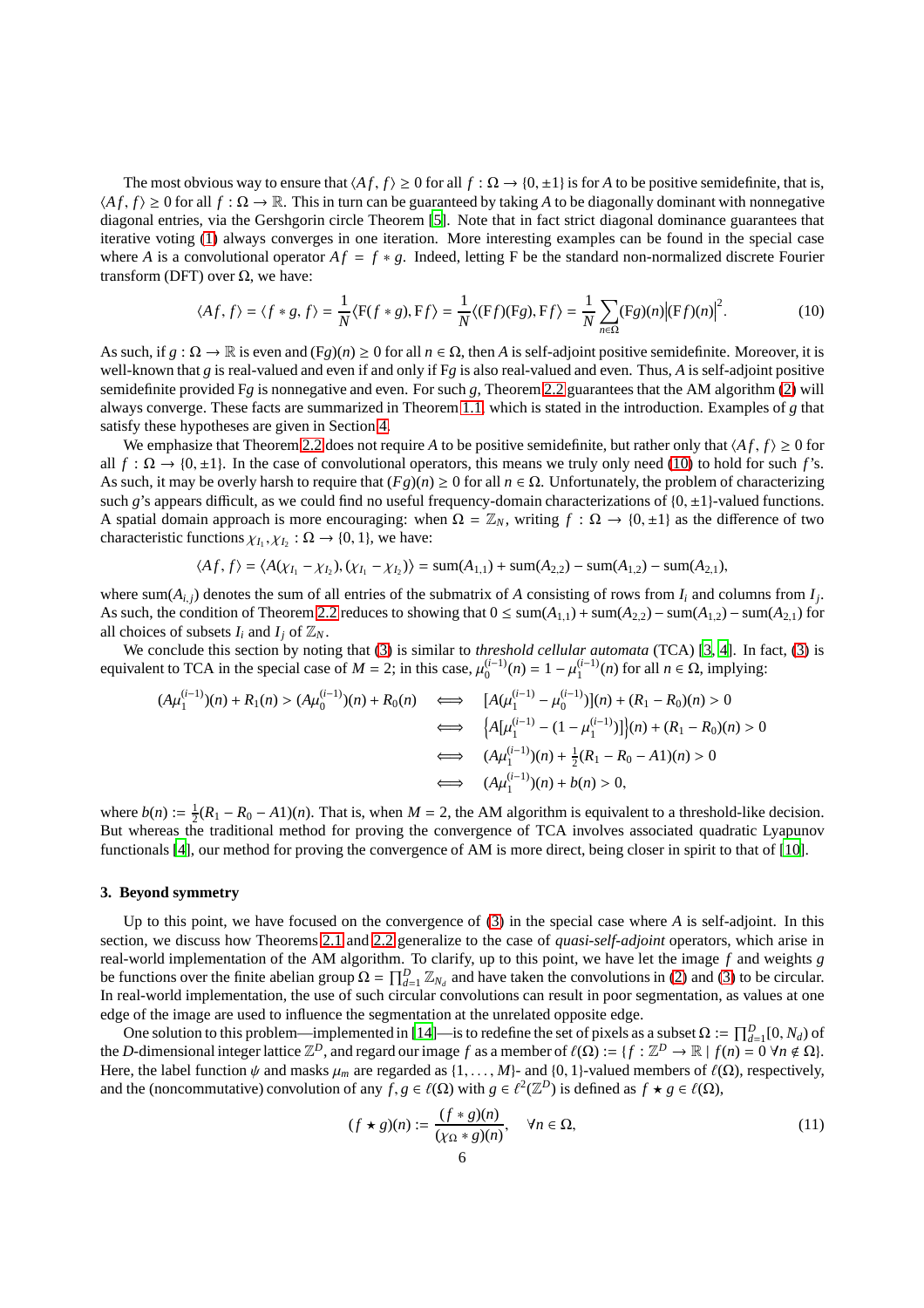where  $\chi_{\Omega}$  is the characteristic function of  $\Omega$ , and \* denotes standard (noncircular) convolution in  $\ell^2(\mathbb{Z}^D)$ . For the theory below, we need to place additional restrictions on *g*, namely that it belongs to the class:

$$
\mathcal{G}(\Omega) := \{ g \in \ell^2(\mathbb{Z}^D) : (\chi_{\Omega} * g)(n) > 0 \ \forall n \in \Omega \}.
$$

In this setting, for a given  $g \in G(\Omega)$ , the AM algorithm [\(2\)](#page-1-0) becomes:

<span id="page-6-0"></span>Noncircular Active Masks: 
$$
\psi_i(n) = \underset{1 \le m \le M}{\text{argmax}} \left[ (\mu_m^{(i-1)} \star g)(n) + R_m(n) \right], \qquad \mu_m^{(i-1)} := \begin{cases} 1, & \psi_{i-1}(n) = m, \\ 0, & \psi_{i-1}(n) \ne m. \end{cases}
$$
 (12)

Note that the use of the  $\star$ -convolution in [\(12\)](#page-6-0) ensures that any "missing votes" are not counted in favor of any label *m*. Moreover, the denominator of [\(11\)](#page-5-1) ensures that when *n* is close to an edge of Ω, the weights in the *g*-neighborhood of *n* are rescaled so as to always sum to one. This rescaling ensures that  $\sum_{m=1}^{M} (\mu_m^{(i)} \star g)(n) = 1$  for all  $n \in \Omega$ , avoiding any need to modify the skew functions  $R_m$  near the boundary.

We then ask the question: for what *g* will [\(12\)](#page-6-0) always converge? The key to answering this question is to realize that the  $\star$ -filtering operation  $Af = f \star g$  can be factored as  $A = DB$ , where B is the standard filtering operator  $Bf = f * g$  and  $(Df)(n) = \lambda_n f(n)$ , where  $\lambda_n = [(\chi_{\Omega} * g)(n)]^{-1}$ . Here, *A*, *B* and *D* are all regarded as linear operators from  $\ell(\Omega)$  into itself. More generally, we inquire into the convergence of:

<span id="page-6-1"></span>
$$
\psi_i(n) = \underset{1 \le m \le M}{\text{argmax}} \left[ (A\mu_m^{(i-1)})(n) + R_m(n) \right], \qquad \mu_m^{(i-1)} := \begin{cases} 1, & \psi_{i-1}(n) = m, \\ 0, & \psi_{i-1}(n) \ne m, \end{cases}
$$
(13)

where  $A = DB$  and  $D$  is *positive-multiplicative*, that is,  $(Df)(n) = \lambda_n f(n)$  where  $\lambda_n > 0$  for all  $n \in \Omega$ . In particular, we follow [\[7\]](#page-9-11) in saying that *A* is *quasi-self-adjoint* if there exists a positive-multiplicative operator *D* and a self-adjoint operator *B* such that  $A = DB$ . This definition in hand, we have the following generalization of Theorems [2.1](#page-3-4) and [2.2:](#page-4-6)

<span id="page-6-3"></span>**Theorem 3.1.** *Let A be quasi-self-adjoint: A* = *DB where D is positive-multiplicative and B is self-adjoint. Then for any* ψ0*, the cycle length K of* [\(13\)](#page-6-1) *is either 1 or 2. Moreover, if B is positive-semidefinite, then* [\(13\)](#page-6-1) *always converges.*

*Proof.* We only outline the proof, as it closely follows those of Theorems [2.1](#page-3-4) and [2.2.](#page-4-6) Let  $(Df)(n) = \lambda_n f(n)$  with  $λ<sub>n</sub>$  > 0 for all *n* ∈ Ω. We prove the first conclusion by contrapositive, assuming *K* > 2. Rather than summing [\(5\)](#page-3-3) over all *n* and *i* directly, we instead first divide each instance of [\(5\)](#page-3-3) by the corresponding  $\lambda_n$ , and then sum. The resulting quantity is analogous to [\(6\)](#page-4-1):

<span id="page-6-2"></span>
$$
0 < \sum_{i \in \mathbb{Z}_K} \sum_{n \in \Omega} \frac{1}{\lambda_n} (A \mu_{\psi_i(n)}^{(i-1)})(n) - \sum_{i \in \mathbb{Z}_K} \sum_{n \in \Omega} \frac{1}{\lambda_n} (A \mu_{\psi_{i-1}(n)}^{(i)})(n) = \sum_{i \in \mathbb{Z}_K} \sum_{n \in \Omega} (B \mu_{\psi_i(n)}^{(i-1)})(n) - \sum_{i \in \mathbb{Z}_K} \sum_{n \in \Omega} (B \mu_{\psi_{i-1}(n)}^{(i)})(n). \tag{14}
$$

Simplifying the right-hand side of [\(14\)](#page-6-2) with [\(7\)](#page-4-0) quickly reveals that *B* cannot be self-adjoint, completing this part of the proof. For the second conclusion, we again prove by contrapositive, assuming  $K = 2$ . Dividing [\(8a\)](#page-4-4), [\(8b\)](#page-4-2), [\(9a\)](#page-4-3) and [\(9b\)](#page-4-5) by  $\lambda_n$  and then summing either [\(8a\)](#page-4-4) and (9b) over all *n* or [\(8b\)](#page-4-2) and [\(9a\)](#page-4-3) over all *n* gives:

$$
0<\sum_{n=1}^N\frac{1}{\lambda_n}[(A\mu_{\psi_0(n)}^{(1)})(n)-(A\mu_{\psi_1(n)}^{(1)})(n)+(A\mu_{\psi_1(n)}^{(0)})(n)-(A\mu_{\psi_0(n)}^{(0)})(n)]=-\sum_{m=1}^M\langle B(\mu_m^{(1)}-\mu_m^{(0)}),(\mu_m^{(1)}-\mu_m^{(0)})\rangle,
$$

 $\Box$ 

implying *B* is not positive semidefinite.

For a result about the convergence of [\(12\)](#page-6-0), we apply Theorem [3.1](#page-6-3) to  $A = DB$  where  $\lambda_n = [(\chi_{\Omega} * g)(n)]^{-1}$  and  $Bf = f * g$ . Note that we must have  $g \in G(\Omega)$  in order to guarantee that *D* is positive. Moreover, *B* is self-adjoint if  $g \in \ell^2(\mathbb{Z}^D)$  is even; since *g* is real-valued, this is equivalent to having its classical Fourier series  $\hat{g} \in L^2(\mathbb{T}^D)$  be real-valued and even. Meanwhile, since:

$$
\langle Bf, f \rangle = \langle f * g, f \rangle = \langle \hat{f}\hat{g}, \hat{f} \rangle = \int_{\mathbb{T}^d} \hat{g}(x) \big| \hat{f}(x) \big|^2 dx,
$$

then *B* is positive semidefinite if  $\hat{g}(x) \ge 0$  for almost every  $x \in \mathbb{T}^D$ . To summarize, we have:

<span id="page-6-4"></span>**Corollary 3.2.** *If the Fourier series of*  $g \in G(\Omega)$  *is nonnegative and even, then* [\(12\)](#page-6-0) *will always converge.* 

In the next section, we discuss how to construct such windows *g*, along with other implementation-related issues.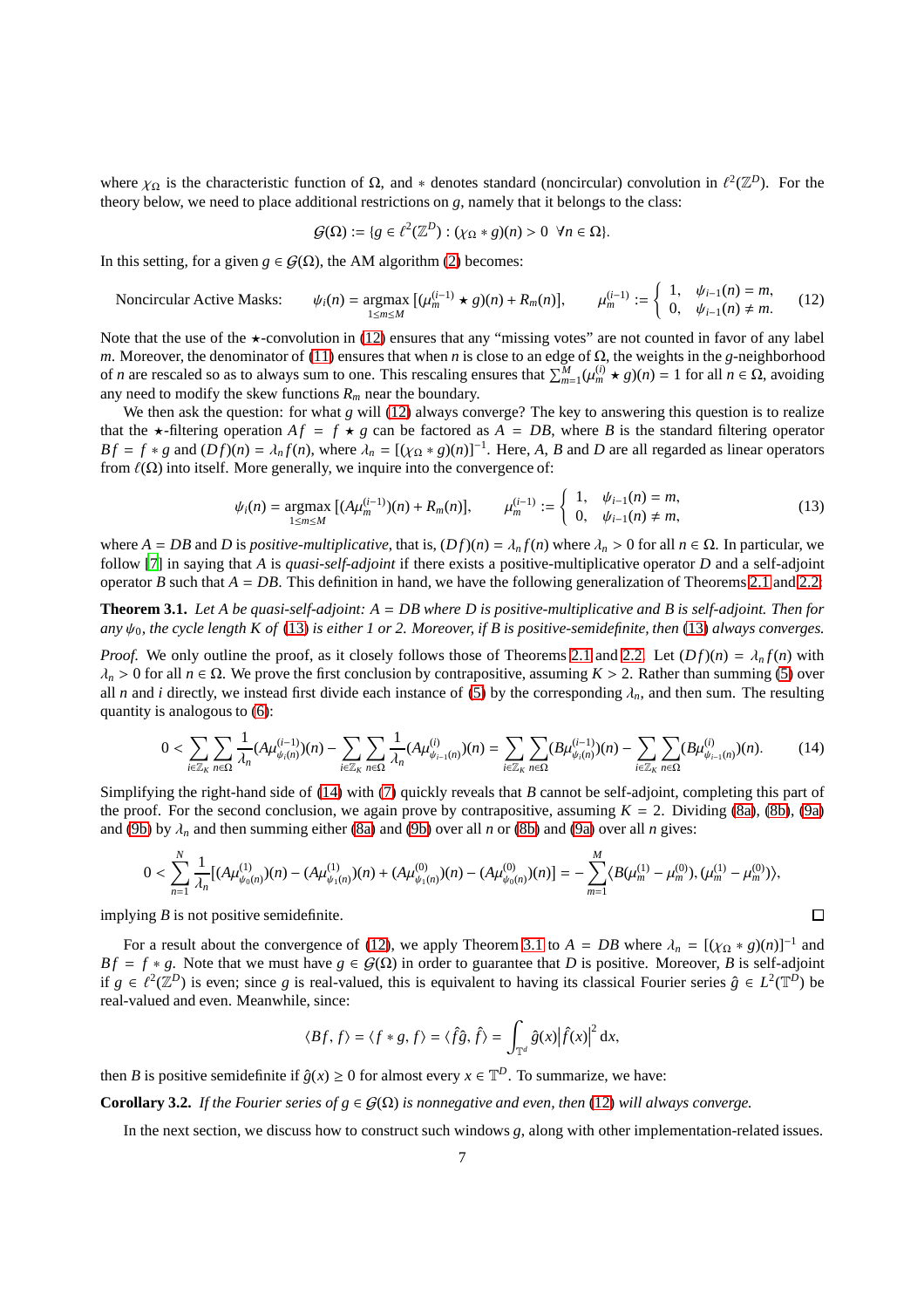#### <span id="page-7-0"></span>**4. Examples of Active Masks in practice**

In this section we present a few representative and interesting examples of filter-based cellular automata, and discuss their behavior in relation with the results we proved in the previous sections. We also present some preliminary experimental findings on the rate of convergence of AM. For ease of understanding, let us for the moment restrict ourselves to circulant iterative voting [\(1\)](#page-0-0), namely the version of AM [\(2\)](#page-1-0) in which all the skew functions  $R_m$  are identically zero. The simplest nonzero filter is  $g = \delta_0$ . The DFT of  $\delta_0$  has constant value 1, and is therefore nonnegative and even. As such, Theorem [1.1](#page-1-1) guarantees that [\(1\)](#page-0-0) will always converge. Of course, we already knew that: since  $f * \delta_0 = f$  for all  $f \in \ell(\Omega)$ , [\(1\)](#page-0-0) will always converge in one step; as noted above, the same holds true for any *g* whose convolutional operator is strictly diagonally dominant with a nonnegative diagonal:  $g(0) \ge \sum_{n\neq 0} |g(n)|$ .

More interesting examples arise from *box filters*: symmetric cubes of Dirac  $\delta$ 's. For instance, fix  $N \geq 3$  and consider [\(1\)](#page-0-0) over  $\Omega = \mathbb{Z}_N$  where  $g = \delta_{-1} + \delta_0 + \delta_1$ . Since g is symmetric, Theorem [2.1](#page-3-4) guarantees that [\(1\)](#page-0-0) will either always converge or will enter a 2-cycle. However, if *N* is even, then [\(1\)](#page-0-0) will not always converge, since  $\psi_0 = \delta_0 + \delta_2 + \cdots + \delta_{N-2}$  generates a 2-cycle. This phenomenon is depicted in Figure [2\(](#page-8-0)a). This simple example shows that symmetry alone does not suffice to guarantee convergence; one truly needs additional hypotheses on *g*, such as the requirement in Theorem [1.1](#page-1-1) that its DFT is nonnegative. This hypothesis does not hold for  $g = \delta_{-1} + \delta_0 + \delta_1$ , since  $(Fg)(n) = 1 + 2\cos(\frac{2\pi n}{N})$ . Similar issues arise in the two-dimensional setting  $\Omega = \mathbb{Z}_{N_1} \times \mathbb{Z}_{N_2}$ : both the 3 × 3 box filter (Moore's automaton, see Figure [2\(](#page-8-0)b)) and the "plus" filter (von Neumann's automaton, see Figure [2\(](#page-8-0)c)) are symmetric, meaning their cycle lengths are either 1 or 2, but neither are positive semidefinite, having DFTs of  $[1 + 2\cos(\frac{2\pi n_1}{N_1})][1 + 2\cos(\frac{2\pi n_2}{N_2})]$  and  $1 + 2\cos(\frac{2\pi n_1}{N_1}) + 2\cos(\frac{2\pi n_2}{N_2})$ , respectively. Indeed, when  $N_1$  and  $N_2$  are even, alternating stripes generate a 2-cycle for the box filter, while the checkerboard generates a 2-cycle for the plus filter.

Of course, it is not difficult to find filters *g* which do satisfy the hypotheses of Theorem [1.1:](#page-1-1) one may simply let *g* be the inverse DFT of any nonnegative even function. More concrete examples, such as a discrete Gaussian over  $\mathbb{Z}_N$ , can be found using the following process. Let  $h : \mathbb{R} \to \mathbb{R}$  be an even Schwartz function whose Fourier transform is nonnegative; an example of such a function is a continuous Gaussian. Let *g* be the *N*-periodization of the integer samples of *h*, namely  $g(n) := \sum_{n'= -\infty}^{\infty} h(n + Nn')$ . Then *g* is even, and moreover, by the Poisson summation formula:

$$
(\text{Fg})(n) = \sum_{n'=0}^{N-1} g(n') e^{-\frac{2\pi i n n'}{N}} = \sum_{n'=0}^{N-1} \sum_{n''=-\infty}^{\infty} h(n' + Nn'') e^{-\frac{2\pi i n n'}{N}} = \sum_{k=-\infty}^{\infty} h(k) e^{-\frac{2\pi i n k}{N}} = \sum_{k=-\infty}^{\infty} \hat{h}(k + \frac{n}{N}) \ge 0.
$$

In particular, if *g* is chosen as a periodized version of the integer samples of any zero-mean Gaussian, then Theorem [1.1](#page-1-1) gives that the AM algorithm [\(2\)](#page-1-0) necessarily converges. This construction method immediately generalizes to higherdimensional settings where  $D > 1$ . It also generalizes to the noncircular convolution setting considered in Section [3.](#page-5-2) There, we further restrict *h* to be strictly positive, and let *g* be the integer samples of *h*. The positivity of *h* implies  $(\chi_{\Omega} * g)(n) > 0$  for all  $n \in \Omega$ , implying  $g \in G(\Omega)$  as needed. Moreover, *g* is even and the Poisson summation formula gives that its Fourier series is nonnegative:  $\hat{g}(x) = \sum_{k=-\infty}^{\infty} \hat{h}(k+x) \ge 0$ . Any *g* constructed in this manner satisfies the hypotheses of Corollary [3.2,](#page-6-4) implying the corresponding noncirculant AM [\(12\)](#page-6-0) necessarily converges.

#### *4.1. The rate of convergence of the AM algorithm*

Up to this point, we have focused on the question of whether or not the AM algorithm [\(2\)](#page-1-0) converges. Having settled that question to some degree, our focus now turns to another question of primary importance in real-world implementation: at what rate does AM converge? Experimentation reveals that this rate highly depends on the configuration of the boundary between two distinctly labeled regions of Ω. This led us to postulate that the number of *boundary crossings* (see Figure [3\)](#page-8-1) should monotonically decrease with each iteration. Experimentation reveals that this number indeed often decreases extremely rapidly, regardless of the scale of *g*. Figure [4](#page-9-14) depicts such an experiment for the fluorescence microscope image shown in Figure [1\(](#page-2-0)a). Starting from a random initial configuration of 64 masks, we used a Gaussian filter under three different scales, with each plot depicting the evolution of 5 independently-initialized runs of the algorithm. We emphasize the algorithm's fast rate of convergence: the vertical axis represents a nested four-fold application of the natural logarithm to the number of boundary crossings. We leave a more rigorous investigation of the AM algorithm's rate of convergence for future work.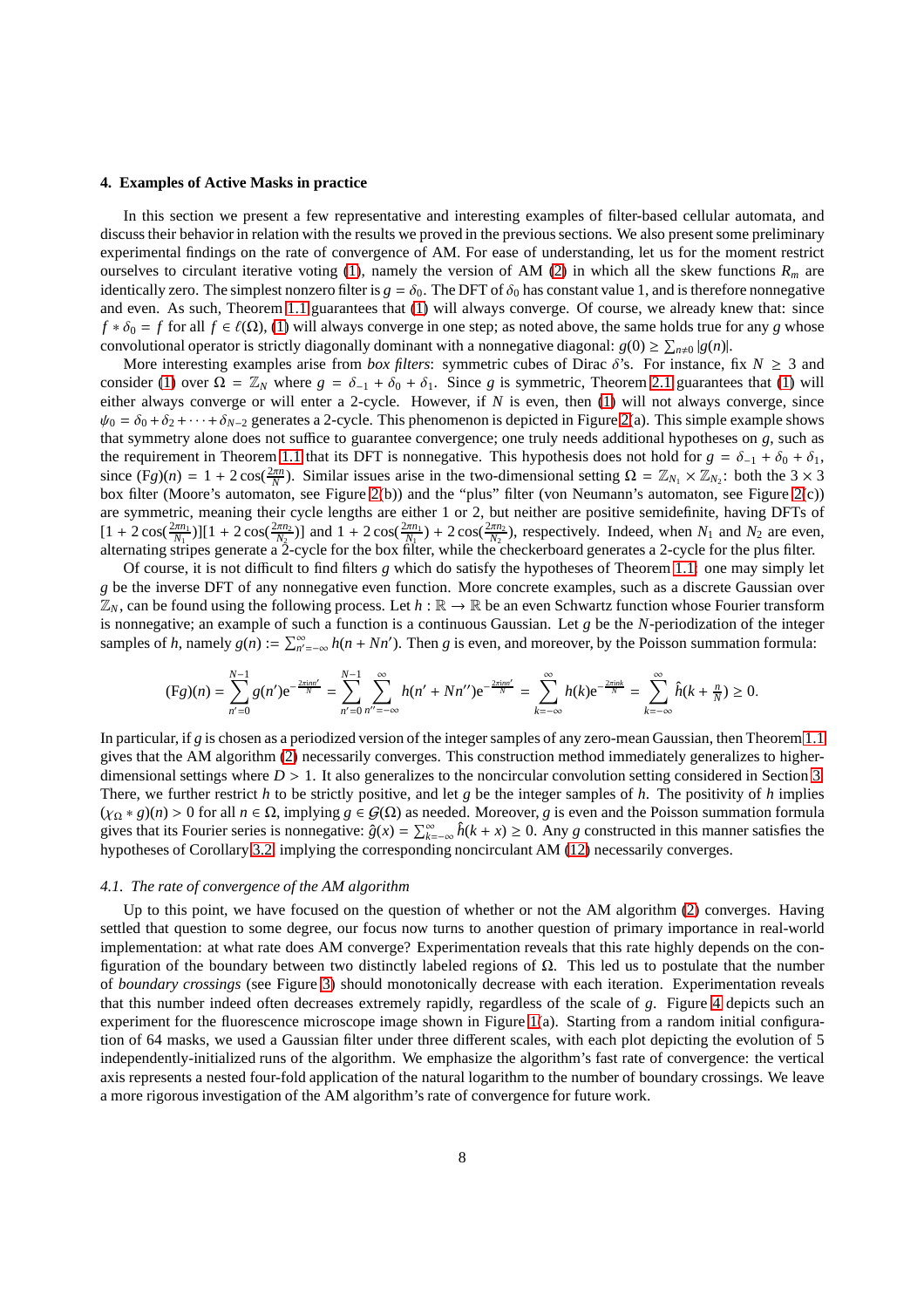<span id="page-8-0"></span>

(c) von Neumann's automaton

<span id="page-8-1"></span>Figure 2: An illustration of oscillating states produced by various automata: (a) The 3-tap box filter  $\delta_{-1} + \delta_0 + \delta_1$  over  $\Omega = \mathbb{Z}_4$ . Using this *g* in [\(1\)](#page-0-0) with  $\psi_0 = \delta_0 + \delta_2$  results in the endless 2-cycle  $\delta_0 + \delta_2 \mapsto \delta_1 + \delta_3 \mapsto \delta_0 + \delta_2$ . This is because at each iteration, each pixel's two neighbors will outvote him in deciding his label in the next iteration. (b) Convergence is also an issue in two dimensions, as illustrated by Moore's automaton—a 3 × 3 box filter—over  $\Omega = \mathbb{Z}_4 \times \mathbb{Z}_4$ . (c) Two-cycles persist in two dimensions even when the box filter is replaced by the smoother "plus" filter of von Neumann's automaton. In all three cases, these filters are even and so Theorem [2.1](#page-3-4) ensures that the cycle length *K* of [\(1\)](#page-0-0) is either 1 or 2. However, none of them are positive semidefinite, as their DFTs attain negative values. As such, the convergence guarantees of Theorem [2.2](#page-4-6) do not hold.



Figure 3: An illustration of the zero-crossings in an image with *M*=3 masks.